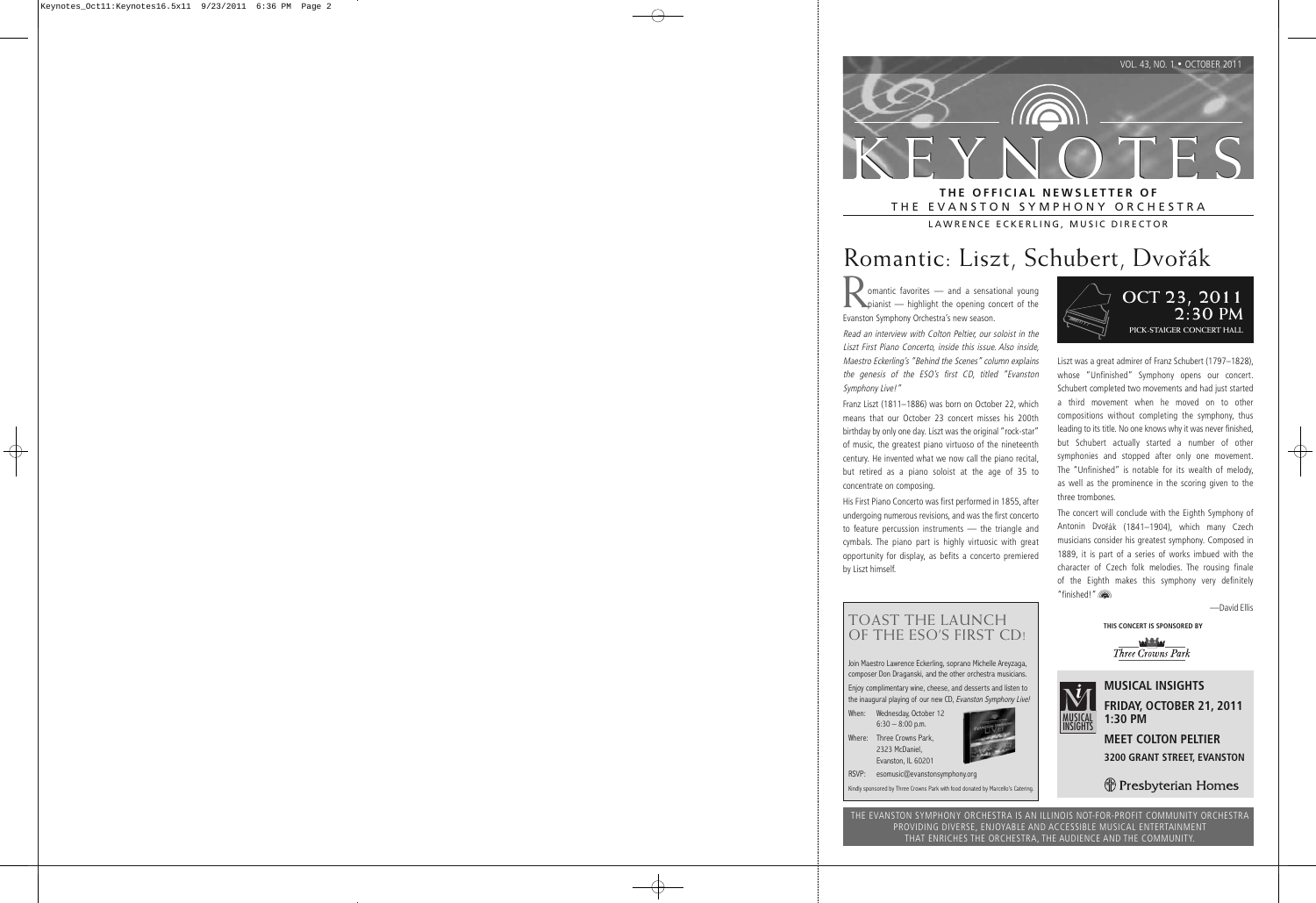## BEHIND THE SCENES



LAWRENCE ECKERLING, MUSIC DIRECTOR

The Evanston Symphony Orchestra enjoys a great tradition of performing premieres. In addition to last January's premiere of Gwyneth Walker's The Promised Land, our recent association with the Ford Made In America program brought Illinois premieres of Joan Tower's Made In America and Joseph Schwantner's Chasing Light. For both of these later works, a recording was planned by one of the orchestras which performed a local premiere. The Joan Tower recording won three Grammy awards in 2008, and Schwantner's Chasing Light was released only a few months ago.

In the case of The Promised Land, this was a world premiere. Unlike the Made in America program, there weren't 50 performances in 50 states by 50 orchestras. It was just the Evanston Symphony, playing but one performance. And The Promised Land is music written specifically for the Evanston Symphony Orchestra and for soprano Michelle Areyzaga, with whom the ESO has developed a deep performing relationship.

Unfortunately, what often happens with new music is there is only one performance, and

no one ever hears the music again. So David Ellis (the ESO General Manager) and I had the idea to record The Promised Land professionally, and document what we believed would be a significant addition to the orchestral repertoire. Although the ESO had never produced a commercial recording, because the orchestra has grown artistically over the years I knew that the players were now ready for such a challenge.

The next goal was to decide what other compositions should join The Promised Land on the CD, such that it would include at least an hour of music, but also provide a unified listening experience. So we recorded many of the works from the 65th Anniversary season with an enhanced microphone setup. After rigorous listening, we picked the best of our performances, and were fortunate to arrive at a one hour all-American program for our CD.

However, while reflecting on problems of "one performance" world premieres, I thought of Donald Draganski's Overture with Fanfares, which was composed for the ESO's 50th Anniversary in 1995–96. I gave the work a second performance three years ago, a performance which was well received and very well played by the orchestra. So we have included it as an "encore" on the CD, which brings the playing time to a generous 72 minutes and preserves both of the works given their world premieres by the ESO.

I hope that you enjoy this first CD recording by the Evanston Symphony Orchestra, and share the pride that I have with these fine musicians. Happy listening!

> —Lawrence Eckerling Music Director, Evanston Symphony Orchestra

## *DA CAPO AL FINE*: LILIAS CIRCLE

The Evanston Symphony Orchestra has lost one of its long-time members and most enthusiastic supporters. Lilias Wagner Circle, violist, writer and friend, died on August 28 at the King Home in Evanston. She was born on April 26, 1928, and raised in Ann Arbor, where she also attended the University of Michigan, joining Alpha Gamma Delta and participated in many of the musical activities on campus as a violist and singer. Her summers were spent at Interlochen, first as a camper, then as a counselor, and finally as a member of Interlochen's Alumni Board.

When Lilias moved to the North Shore in 1959, music remained an important part of her life. She joined the viola section of the Evanston Symphony in 1960 and immediately started writing for Keynotes, this very publication. When the legendary Frank Miller became the ESO's conductor 3 years later, Lilias and Frank joined forces to found the Savoyaires in 1965. Lilias was a producer for the group's annual Gilbert and Sullivan offering for 40 years, stepping down only in 2005. She was also the National Secretary of Pi Kappa Lambda music honorary society for many years, with an office on the Northwestern campus, a position she thoroughly enjoyed.

Lilias loved writing and talking, especially about music. In addition to Keynotes, Lilias wrote program notes for the ESO, the Chicago Symphony, Symphony II and Lyric Opera, and also contributed chapters to several books on music. She particularly enjoyed interviewing and writing about the many soloists who performed with "her" orchestras, always trying to emphasize something unique, funny or endearing to bring the soloist closer to the audience.

When Bob Circle, Lilias's husband of almost 40 years, died in 2006, Lilias tried apartment living, then made local history by applying and being accepted as the first woman resident at the King Home in Evanston. She entertained the other residents with her quick wit and many stories until her health failed over this past year. The members of the ESO will miss this delightful, interesting and funny woman.

The March 11, 2012 concert of the Evanston Symphony will be dedicated to her memory.

—Kelly Brest van Kempen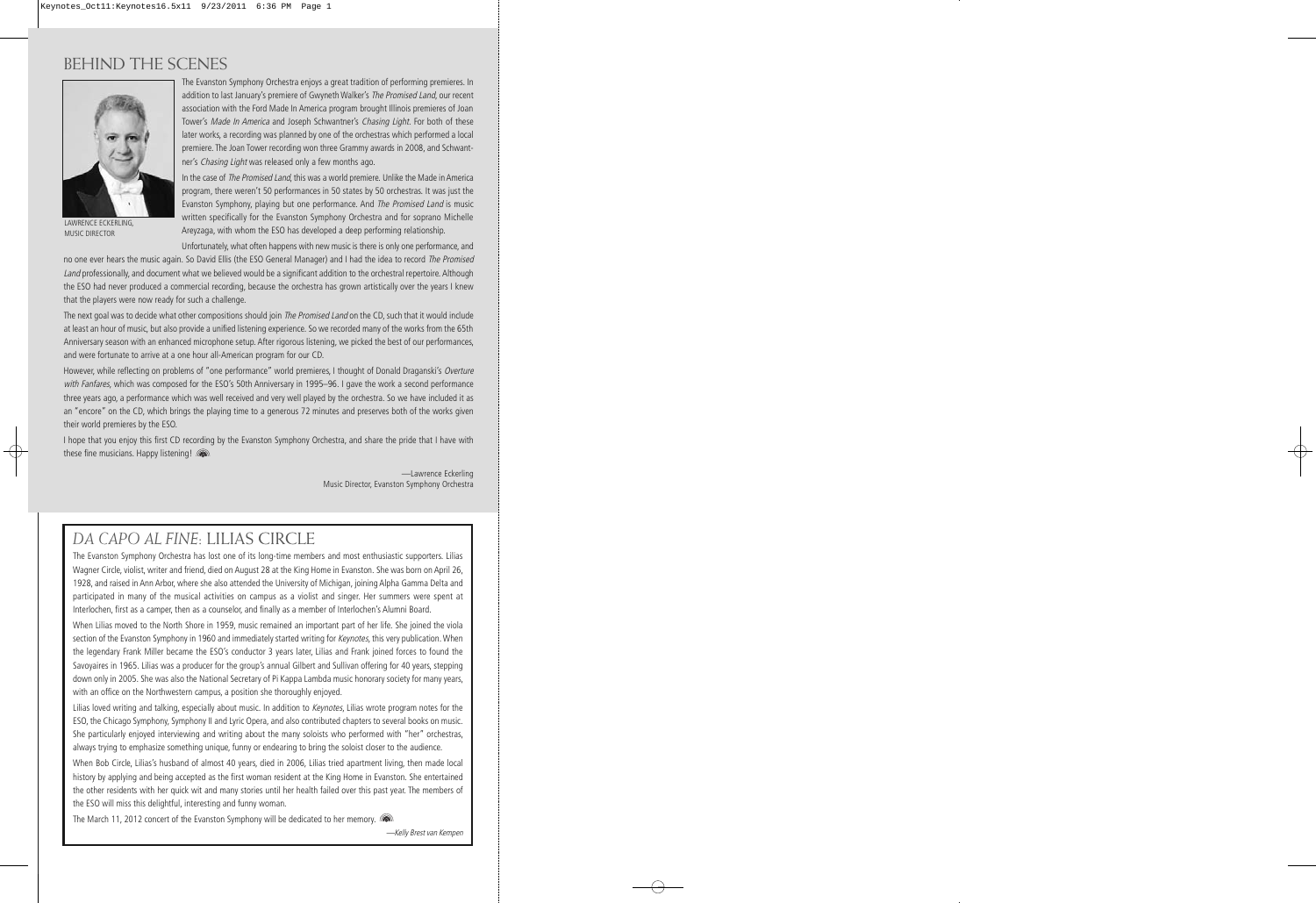## MEET COLTON PELTIER!

Colton Peltier's parents aren't sure where their oldest child's musical talent came from. His parents are both athletes; his mother, Amy, swam for Notre Dame and now trains for marathons by running 10 miles a day, while his father, Dan, was a lefthanded outfielder for the Texas



Rangers and the San Francisco Giants in the 1990's and is now a financial advisor. "Music wasn't their thing," said Colton, who was himself fascinated by music at a very early age. His mother enrolled him in a Suzuki program when he was three because she recognized his keen interest in music and was impressed by research showing musical training helps develop the brain, especially for math. When asked what drew him to music, Colton responded that he "loved the sound, and how it felt." He also remembers the moment in grade school when he decided that he wanted to "do music" for the rest of his life, but that was only after he'd already had a number of years of piano study under his belt. When Colton was four, his music teacher had him sit quietly and listen to a Mozart piano concerto and told him that, if he worked very hard, he could one day play like the musician on the recording. That experience impressed Colton. He said that he was fascinated by the piano as a toddler "and just kept going." Did he ever! When he outgrew Suzuki, he began studying with Dr. Paul Wirth at the Central Minnesota Music School. He started competing  $-$  and winning  $-$  when he was nine and at 11 played Gershwin's Rhapsody in Blue with the Allegro Con Brio Orchestra in the Twin Cities. That led to requests to perform seven times over a six-month period with the Minnesota Orchestra under the baton of Osmo Vanska. For more about Colton's many accomplishments since then, see the article about him on the ESO website at www.evanstonsymphony.org.

For the past several years Colton flew to New York every other weekend to study with Dr. Yoheved Kaplinsky in the Juilliard pre-college program. That long commute came to a halt this past August when Colton, now 17, moved to the Big Apple to continue his studies with Dr. Kaplinsky on a fulltime basis, one of only 23 young musicians accepted at Juilliard as first-year piano students out of over 2000 applicants. Colton loves New York, which he finds exhilarating and full of energy, and hopes to find time to explore the city, especially its many museums.

Many professional musicians have a special routine for performance days, and Colton fits right into this category. His routine isn't filled with mantras or good luck talismans, however; rather, it smacks of Midwestern common sense. For an evening performance, he tries not to practice too much so as not to overtire his muscles, perhaps just two or three hours in the morning. He has a high-protein meal a few hours before the performance followed by a relaxing two-hour nap when he can. He may have some energy bars before warming up, then it's into his tux and out onto the stage to play the piano for yet another audience eager to hear this delightful and talented young man perform. You can be sure that our ESO audience is one of them!  $\quad$  — Kelly Brest van Kempen

#### THREE CROWNS PARK

Three Crowns Park, by design, is

**Lag Strategy Three Crowns Park** 

a small, intimate retirement community located in northwest Evanston, Illinois. For more than 100 years, the community has thrived as part of a residential neighborhood with access to the many benefits a prestigious university town offers.

At Three Crowns Park you will find they have achieved the balance that comes with personal freedom and the feeling of being a part of a large, extended family. Whether you choose independent living, the added support of assisted living, or the security and complete care of an award winning household, at Three Crowns Park everyone knows your name.

As a continuing care retirement community (CCRC), you have full access to a continuum of services. They pride themselves for early adoption of the culture change model of care, delivering person-centered healthcare, becoming a leader in a wellness-centered approach to long term care. Three Crowns Park is committed to providing the most comprehensive care for seniors who have a lot more life to live. For a personal tour call Gina Eshius at 847-328-8700 or email gina@threecrownspark.com.

## EVANSTON SYMPHONY ORCHESTRA'S FIRST CD!



We have just released Evanston Symphony Live!, our first commercially available compact disc, which features an all-American program conducted by Music Director Lawrence Eckerling.

The highlight of the CD is the acclaimed world premiere performance of Gwyneth Walker's The Promised Land, composed for the ESO and local soprano Michelle Areyzaga.

The disc includes the recording premiere of Overture With Fanfares, commissioned by the ESO for its 50th anniversary season from Evanston resident and ESO bassoonist Donald Draganski. It also features George Gershwin's Rhapsody in Blue with Music Director Eckerling both conducting and playing the piano solo. The suite from Howard Hanson's Merry Mount and the overture to Leonard Bernstein's Candide round out the 72-minute disc.

All performances were recorded live in Evanston's Pick-Staiger Concert Hall, primarily during the just concluded 65th anniversary season. The audio post-production and booklet design work were also executed by Evanston firms, contributing to the strong local focus of the disc.

The CD may be purchased on the ESO website: www.evanstonsymphony.org. It will also be available on ESO concert days at Pick-Staiger Hall and at the Christmas concert at Evanston Township High School on December 4, 2011.